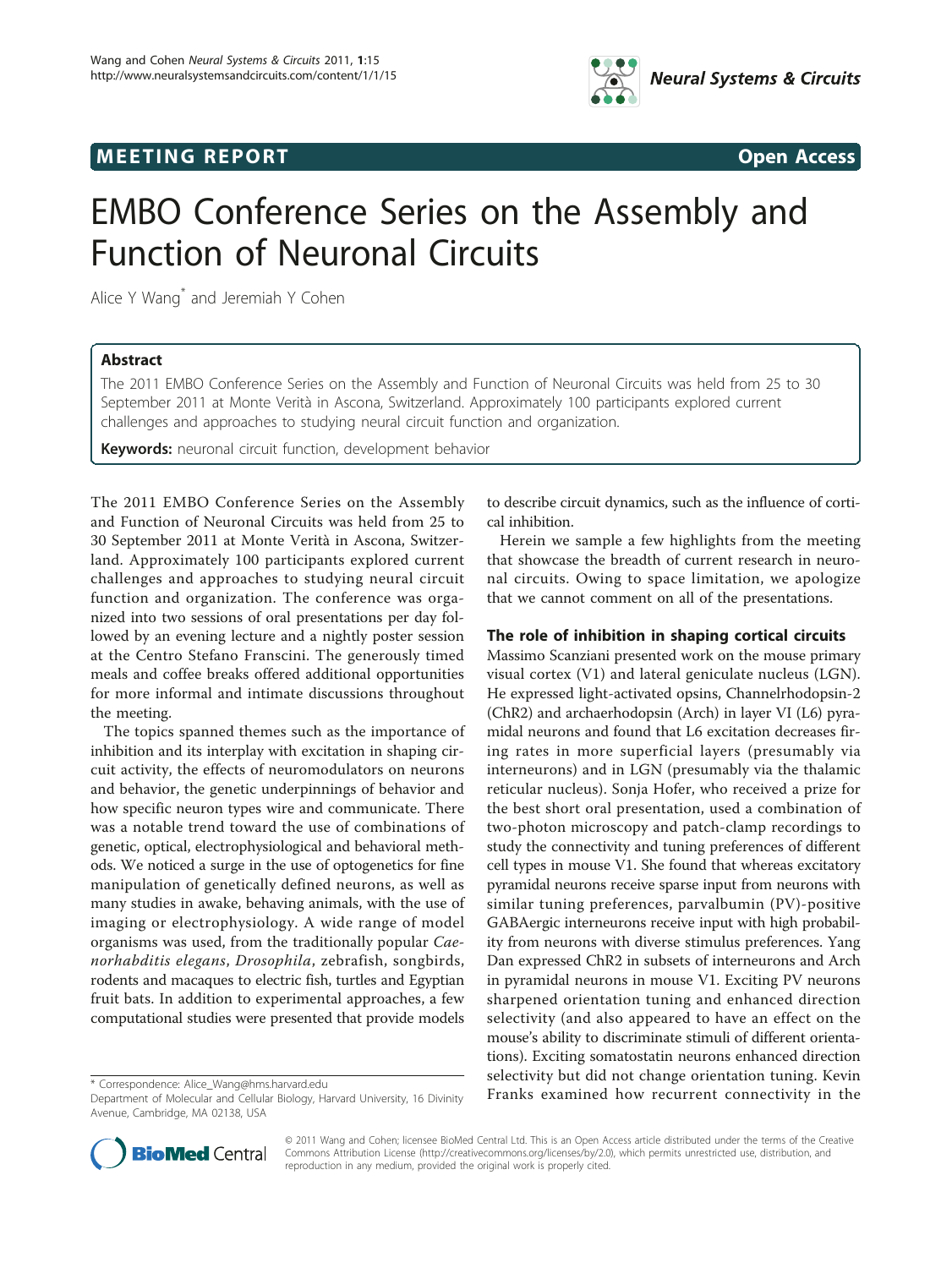piriform cortex (PCx) gates sensory information from the olfactory bulb. He found that a distributed and excitatory recurrent network in PCx activates strong feedback inhibition such that, if recurrent activity precedes sensory input, feedback inhibition will arise to suppress bulb-evoked spiking.

## Neuromodulators

Barry Dickson presented his work on how neural circuits in the male Drosophila brain learn to select for sexually receptive females. He found that courtship learning depends on the activation of a specific class of dopaminergic neurons in the protocerebrum which project to neurons with a subtype of dopamine receptors in the mushroom body. David Anderson presented new techniques for the study of the role of dopaminergic neurons involved in hunger in Drosophila.

Cori Bargmann probed the genetic mechanisms that allow C. elegans to decide whether to exploit a food patch or to abandon it and explore other options. She found that this decision depends on the expression of the catecholamine receptor tyra-3, a homolog of the vertebrate adrenergic receptor. Alex Shier described the importance of hypocretin in sleep regulation in larval zebrafish and showed a promising technique for identifying drug targets using high-throughput behavioral screening.

## Dendritic computation

Dendritic computation was featured in several studies. Jackie Schiller demonstrated supralinear summation between thalamocortical and corticocortical synapses via N-methyl-D-aspartate receptors at cortical dendrites. Bartlett Mel described theoretical approaches to understanding excitatory and inhibitory synaptic input to dendrites and stressed that dendrites must be considered processing units in their own right. Michael Haüsser showed in vivo patch recordings from orientation-tuned mouse V1 dendrites. Erin Schuman showed the existence of many mRNAs at dendrites, suggesting a place to look for a molecular basis for dendritic computation.

## Development

A few talks addressed how neurons find their targets during development. Andrew Huberman described work addressing the problem of how retinal ganglion cells find their targets in the brain. Liqun Luo showed how the Drosophila olfactory system wires, and Oscar Marín showed how Cajal-Retzius cells in layer I in cortex are distributed across the future cortical surface. Tania Rinaldi Barkat showed that the auditory critical period for thalamocortical modification depends on telencephalin, a membrane adhesion protein, and that its loss induces precocious spine maturation on pyramidal cells in layer IV of the primary auditory cortex.

## Neuronal activity and behavior

Nirao Shah showed that a sexually dimorphic gene with higher expression in the male mouse bed nucleus of the stria terminalis and medial amygdala may play a role in sexual behavior. Allison Doupe and Bence Ölveczky presented recordings from nuclei in songbirds to demonstrate the role of variability in producing learned motor patterns. Peer Wulff presented a study on how the selective ablation of PV neurons in the medial prefrontal cortex of mice impairs spatial working memory and cognitive flexibility. Daniel Salzman showed that neurons in the monkey basolateral amygdala (BLA) may contribute to selective attention via their projections to extrastriate cortex. Single BLA neurons showed sustained excitation or inhibition from stimuli that indicate high- or low value rewards. Adi Mizrahi showed that, by patching neurons in primary auditory cortex, pup odors modulate responses to ultrasonic pup vocalizations in lactating mothers, but not in naïve virgins. Alla Karpova observed abrupt and synchronous firing of neuronal ensembles in medial prefrontal cortex during transitions in behavioral strategies of rats performing two-alternative choice tasks. Nachum Ulanovsky demonstrated a large-scale cognitive map in bats and presented recordings from place cells in the hippocampus. He showed three-dimensional representations of space in the hippocampus as bats flew in the laboratory.

## Building a connectome

Jeff Lichtman showed how axons at the neuromuscular junction connect to the muscle and showed preliminary efforts to image the mouse cortical connectome via largescale serial electron microscopic reconstruction. Hongkui Zheng, from the Allen Institute for Brain Science, presented new initiatives to provide a whole-brain, threedimensional map of axonal projections using cell-type specific creatinine (Cre) lines and Cre-dependent viral tracers.

Amid talks about the remarkable wiring specificity of particular circuits, Haim Sompolinsky gave a thought-provoking lecture on how random connectivity may be an efficient strategy for encoding of sensory stimuli. He reviewed new developments in the field of compressed sensing and offered a glimpse of its potential use in neuroscience.

The diversity of topics covered at this year's conference reflects the wide range of approaches neuroscientists currently use to study neuronal circuits. From examining the molecules and genes of specific cell-types to developing models of how networks of randomly